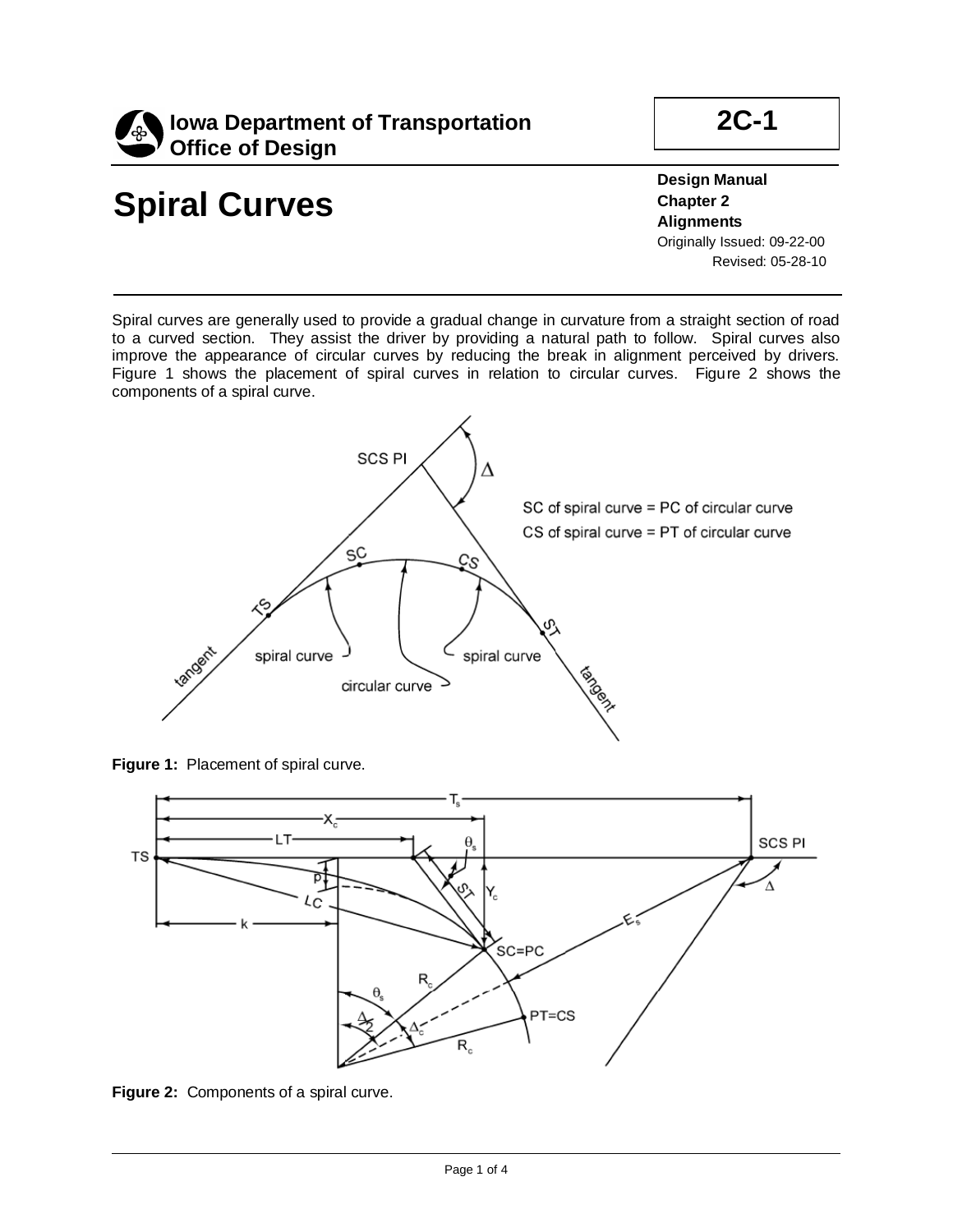#### **Definitions**

SCS PI = Point of intersection of main tangents.

- TS = Point of change from tangent to spiral curve.
- SC = Point of change from spiral curve to circular curve.
- CS = Point of change from circular curve to spiral curve.
- ST = Point of change from spiral curve to tangent.
- $LC = Long chord.$
- $LT = Long$  tangent.
- ST = Short tangent.
- PC = Point of curvature for the adjoining circular curve.
- PT = Point of tangency for the adjoining circular curve.
- T<sup>s</sup> = Tangent distance from TS to SCS PI or ST to SCS PI.
- $E_s$  = External distance from the SCS PI to the center of the circular curve.
- $R_c$  = Radius of the adjoining circular curve.
- $D_c$  = Degree of curve of the adjoining circular curve, based on a 100 foot arc (English units only).
- D = Degree of curve of the spiral at any point, based on a 100 foot arc (English units only).
- $I =$  Spiral arc from the TS to any point on the spiral ( $I = Ls$  at the SC).
- Ls =Total length of spiral curve from TS to SC (typically the superelevation runoff length, see **Section 2A-2** and **Section 2A-3**).
- $L =$  Length of the adjoining circular curve.
- $\theta$ s (or Theta)= Central (or spiral) angle of arc Ls.
- $\Delta$  = Total central angle of the circular curve from TS to ST.
- $\Delta_c$  = Central angle of circular curve of length L extending from SC to CS.
- $p =$  Offset from the initial tangent.
- k = Abscissa of the distance between the shifted PC and TS.
- $Y_c$  = Tangent offset at the SC.
- $X_c$  = Tangent distance at the SC.
- $x$  and  $y =$  coordinates of any point on the spiral from the TS.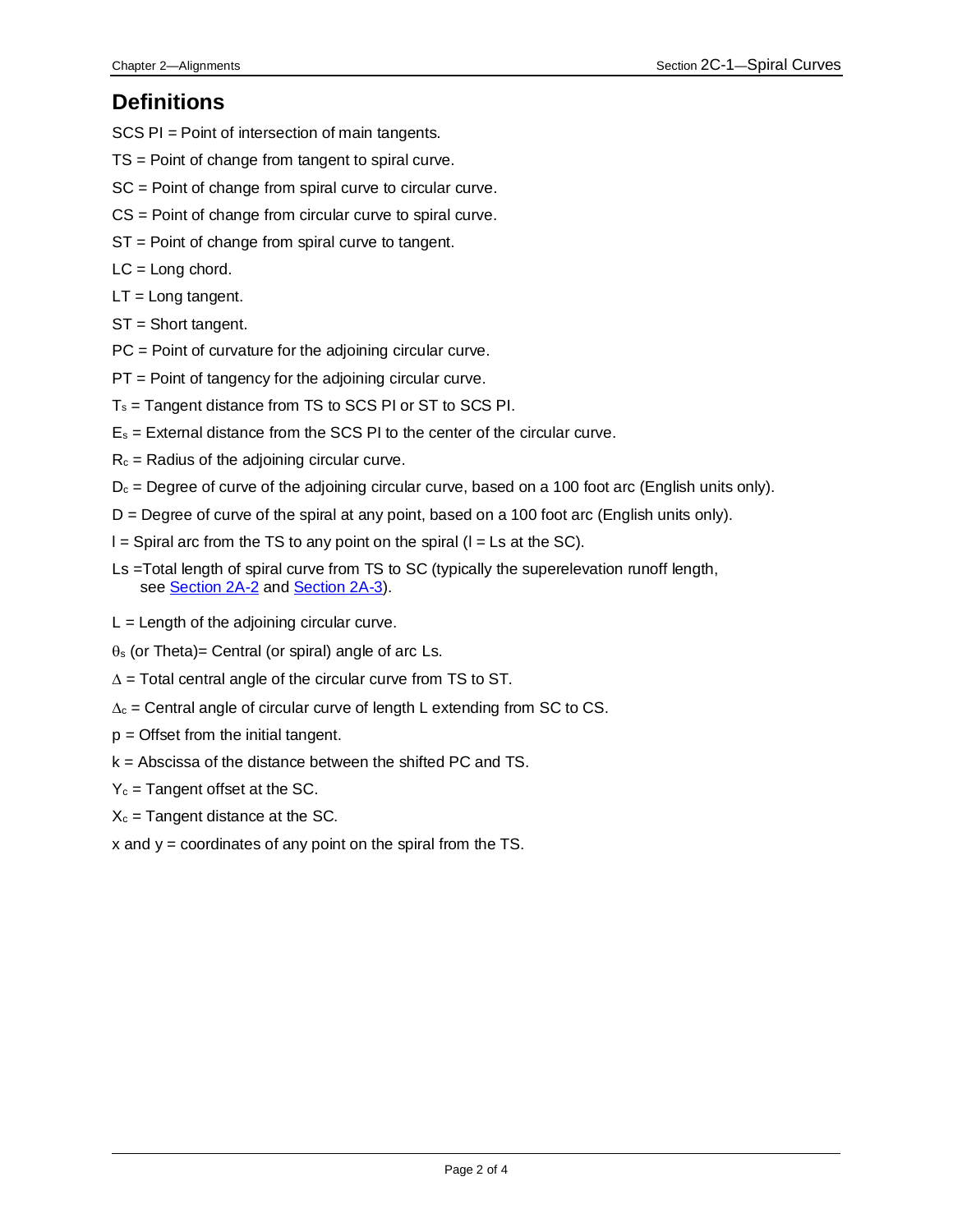#### **Formulas**

| $D_c = \frac{18000}{\pi} / R_c$                                                        | R <sub>c</sub> given |
|----------------------------------------------------------------------------------------|----------------------|
| $D_c = 200 \times \frac{\theta_s}{Ls}$                                                 | $\epsilon$           |
| Ls = 200 $\times \frac{\theta_s}{D_c}$                                                 | $\epsilon$           |
| $\theta_{\rm s} = \frac{L s \times D_c}{200}$                                          | $\epsilon$           |
| $\Delta = \frac{180 \times L}{\pi \times R_c}$                                         |                      |
| $\theta_s = \frac{Ls}{2 \times R_s}$                                                   | €                    |
|                                                                                        | $\epsilon$           |
| $X_c = \left(\frac{Ls}{100}\right) \times (100 - 0.0030462(\theta_s)^2)$               | €                    |
| $Y_c = \left(\frac{Ls}{100}\right) \times (0.58178\theta_s - 0.000012659(\theta_s)^3)$ | €                    |
| $p = Y_c - R_c \times (1.0 - \cos\theta_s)$                                            |                      |
| $A = \frac{20000 \times \theta_s}{I_s^2}$                                              |                      |
| $k = \frac{1}{2}$ Ls – 0.000127A <sup>2</sup> × $\left(\frac{Ls}{100}\right)^3$        | $\overline{1}$       |
| T <sub>s</sub> = (R <sub>c</sub> + p) × tan $\frac{\Delta}{2}$ + k                     |                      |
| E <sub>s</sub> = (R <sub>c</sub> + p) × exsec $\frac{\Delta}{2}$ + p                   |                      |
|                                                                                        | ĉ                    |
| $LT = X_c - (Y_c \times \cot\theta_s)$                                                 |                      |
| $ST = \frac{Y_c}{\sin \theta_s}$                                                       | Ś                    |
| LC = Ls – 0.00034A <sup>2</sup> $\times$ $\left(\frac{Ls}{100}\right)^{5}$             | $\overline{L}$       |

in feet, D<sub>c</sub> in decimal degrees

 $\theta_s$  and  $D_c$  in decimal degrees, Ls in feet

 $\theta_s$  and  $D_c$  in decimal degrees, Ls in feet

 $\theta_s$  and  $D_c$  in decimal degrees, Ls in feet

 $L$  and  $R_c$  in feet

 $\theta_s$  in radians, Ls and  $R_c$  in feet

 $\theta_s$  (decimal degrees) =  $\frac{180}{\pi} \times$  $\frac{180}{180}$  ×  $\theta_s$  (radians)  $\theta$ <sub>s</sub> in decimal degrees, Ls in feet

)<sub>s</sub> in decimal degrees, Ls in feet

 $Y_c$ , R<sub>c</sub>, and p in feet and  $\theta_s$  in decimal degrees

A and Ls in feet,  $\theta_s$  in decimal degrees

A and Ls in feet

 $\mathsf{F}_s$ , R<sub>c</sub>, p, and k in feet,  $\Delta$  in decimal degrees

Es, R<sub>c</sub>, p, and k in feet,  $\Delta$  in decimal degrees, and exsec $\alpha$  is defined as (tan $\alpha$ ) (tan $\frac{1}{2}$  $\frac{1}{2}$   $\alpha$ )  $-$ T, X<sub>c</sub>, and Y<sub>c</sub> in feet,  $\theta$ <sub>s</sub> in decimal degrees ST and  $Y_c$  in feet,  $\theta_s$  in decimal degrees

LC, A and Ls in feet

 $\Delta_c = \Delta - 2 \times \theta_s$   $\Delta_c$ ,  $\Delta$  and  $\theta_s$  measured in decimal degrees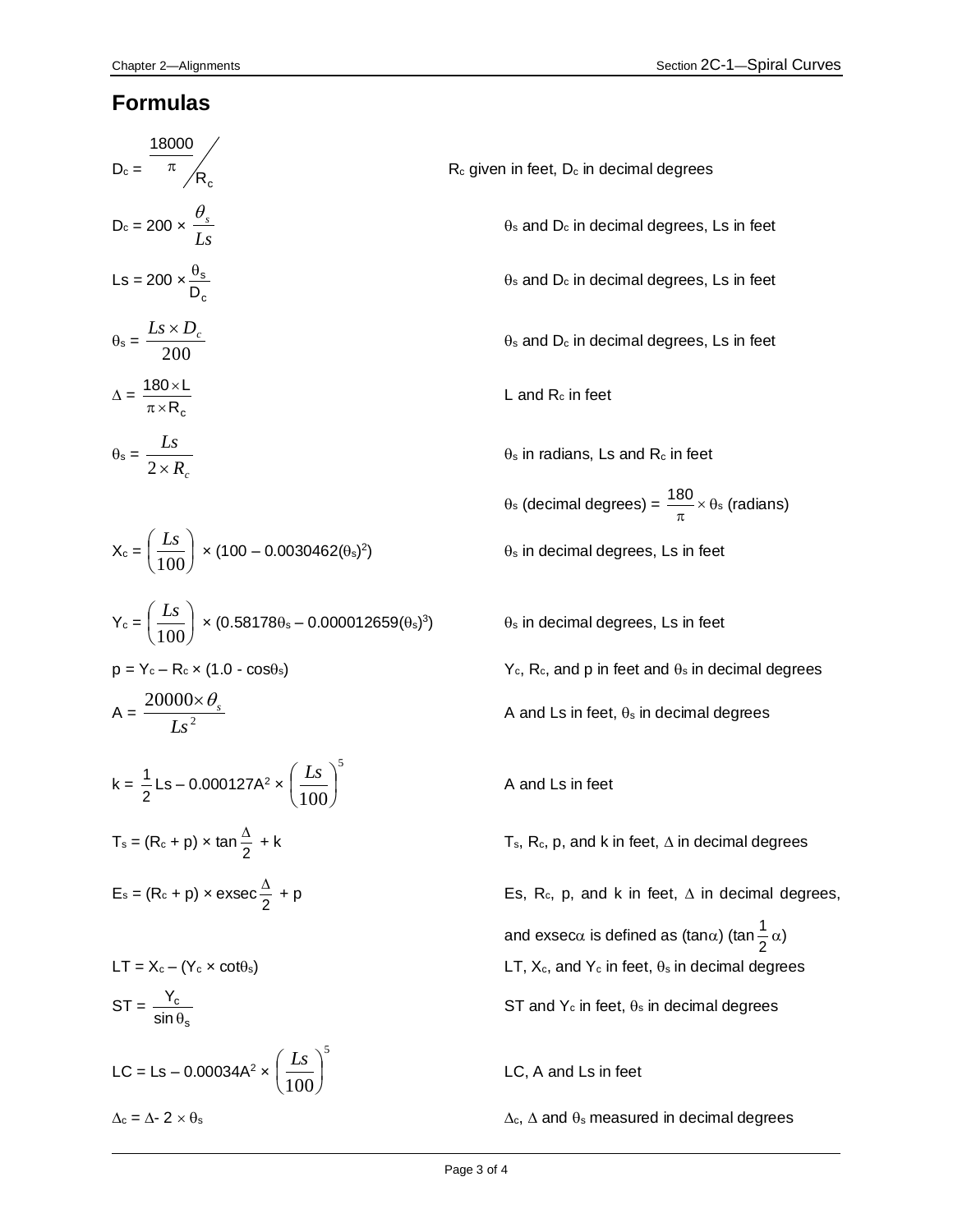### **Spiral Curves on Bridges**

Spiral curves should be avoided on bridges. The designer should select a curve radius which doesn't require a spiral curve. The designer should contact the Methods Section for additional assistance on removing spiral curves from bridges.

#### **Plan Curve Data**

Provide the following Spiral Curve Data on the plan and profile sheets for each spiral curve:  $\Delta$ , E<sub>s</sub>, T<sub>s</sub>, Ls,  $\theta$ s, P, K, Xc, Yc, LT, ST, LC, and SCS PI stationing.

Curve data, superelvation data, and coordinates of each control point should be shown within the G sheets on tabulations [101-16](../tnt/PDFsandWebFiles/IndividualPDFs/0101-16.PDF) an[d 101-17.](../tnt/PDFsandWebFiles/IndividualPDFs/0101-17.PDF)

Spiral curve data should be displayed in following order on plan sheets:

```
SCS PI Sta.
\Delta =
Theta=\mathsf{Ls} =Ts =Es =P =K =Xc =Yc =LT =ST =LC =
```